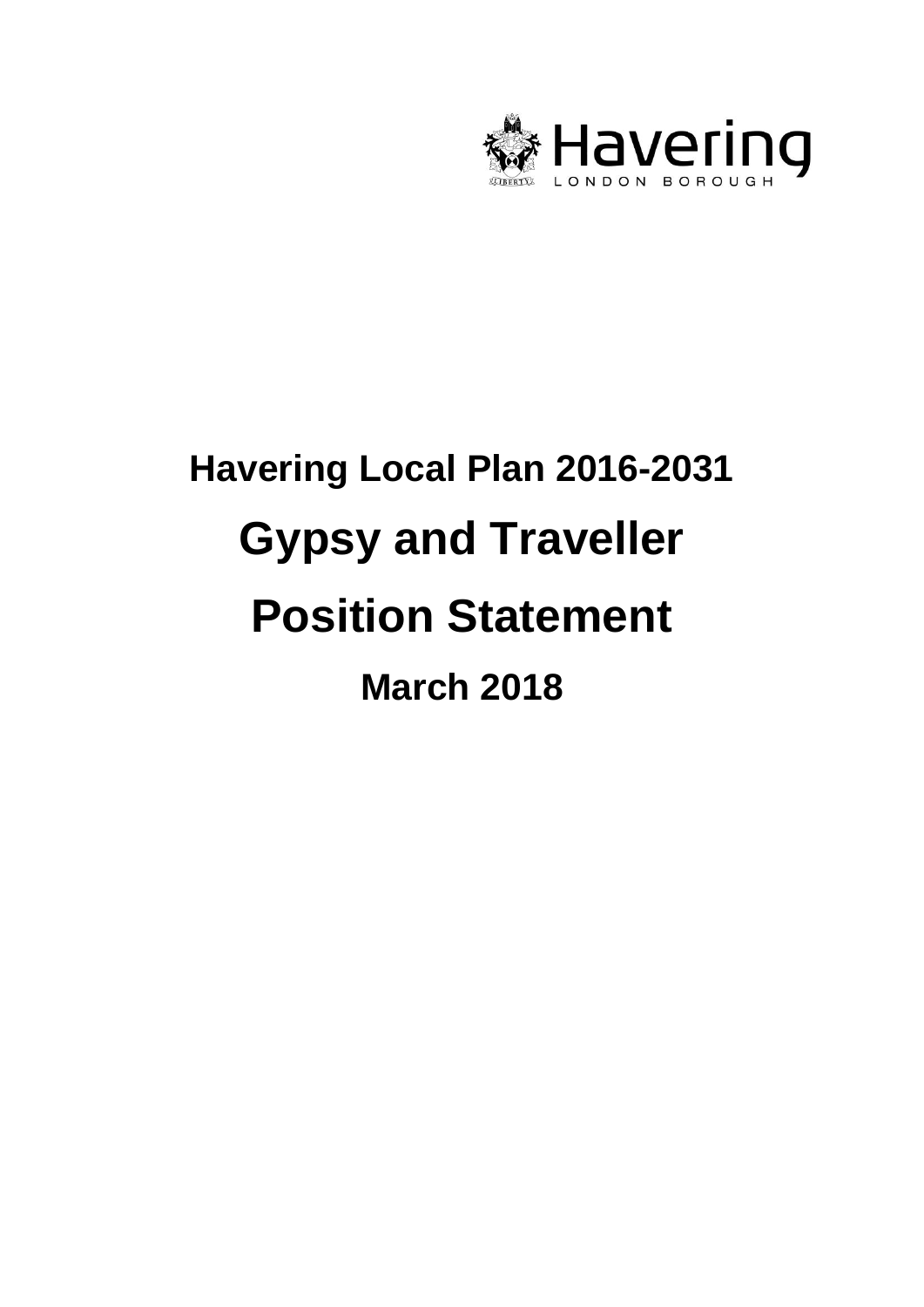## **1. Introduction**

- 1.1 This position statement has been prepared to support the Havering Submission Local Plan.
- 1.2 The purpose of this paper is to set out the Council's approach to meeting Gypsy and Traveller accommodation needs within Havering.
- 1.3 This statement should be read alongside the Havering Gypsy and Traveller Needs Accommodation Assessment 2018 which forms a key part of the evidence base for the Havering Local Plan.

# **2. Policy context**

## *Planning Policy for Traveller Sites (PPTS)*

- 2.1 The Planning Policy for Traveller Sites was published in 2012 (and updated in 2015) to accompany the NPPF. It sets out the direction of Government policy as well as introducing the planning definition of a Traveller. The PTTS was updated in 2015.
- 2.2 The overarching aim of the Government is to ensure fair and equal treatment for travellers in a way that facilitates the traditional and nomadic way of life while respecting the interests of the settled community.
- 2.3 The policy document states that Local Planning Authorities should set pitch targets for gypsies and travellers which address the likely permanent and transit site accommodation needs of travellers in their area. The Government recognise the importance of informing the plan making process with a robust evidence base which assesses accommodation needs.
- 2.4 The Policy aims to protect the green belt from inappropriate development and protect local amenity and the environment. It also seeks to reduce the number of unauthorised development and encampments and reduce tensions between the settled and traveller communities. The Government also recognise the importance of private traveller site provision while acknowledging that there will always be those travellers who cannot provide their own sites.

#### *The London Plan*

2.5 Policy 3.8 of the London Plan recognises that Londoners should have a genuine choice of homes that they can afford and which meet their requirements for difference sizes and types of dwellings. Taking account of housing requirements identified at regional, sub-regional and local levels, boroughs should work with the Mayor and local communities to identify the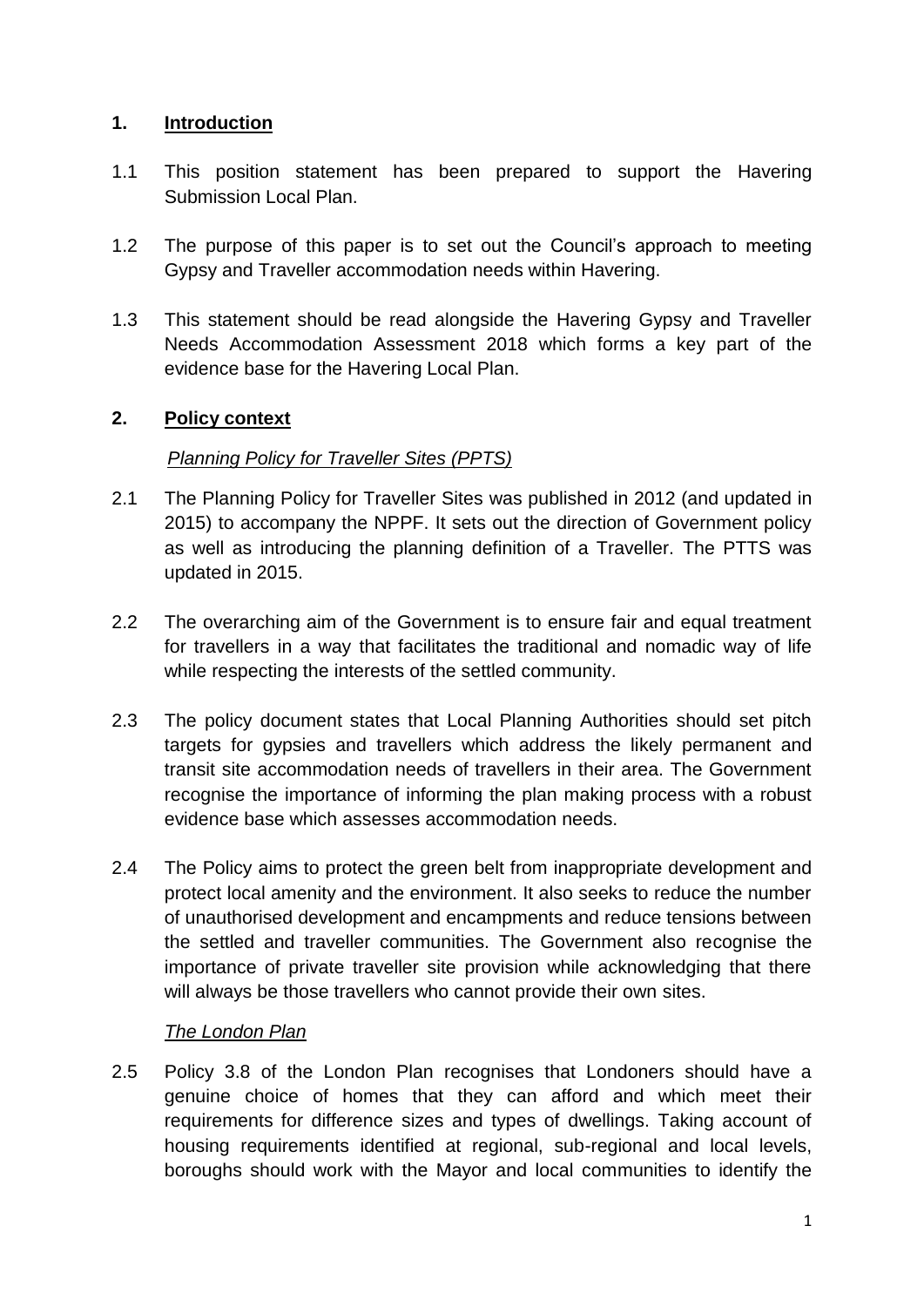range of needs likely to arise within their areas and ensure that the accommodation requirements of Gypsies and Travellers (including travelling show people) are identified and addressed in line with national policy.

- 2.6 The Mayor does not consider it appropriate to include detailed policies for the provision of sites for Gypsies and Travellers and Travelling Show People in the London Plan because of the level of locally-specific detail involved and the scale of the issue. Local authorities are responsible for determining the right level of site provision in their areas in consultation with local communities and setting targets for provision based on robust evidence of local need.
- 2.7 The Mayor believes that the boroughs are best placed to assess the needs and make provision for these groups through new pitch provision, protection or enhancement of existing pitches, or by other means.

#### **3. Gypsy and Traveller Accommodation Needs**

3.1 The Havering Gypsy and Traveller Accommodation Assessment (GTAA) 2018 provides a robust assessment of current and future need for Gypsy, Traveller and Travelling Showpersons accommodation in the borough up to 2031. The Assessment identifies a need for 70 additional pitches for the Gypsy and Traveller households who meet the planning definition as set out in the National Planning Policy for Traveller Sites. Of the 70 pitches needed, 57 pitches are required within the first 5 year period of the Plan (2016 – 2021), and the remaining 13 pitches in the latter part of the plan period. No additional need has been identified for plots for Travelling Showpeople over the 15 year plan period (2016-2031). Refer to the GTAA 2018 for further details.

#### **4. Havering's approach to meeting need**

- 4.1 The GTAA demonstrates that all gypsy and traveller families living in the borough currently occupy privately owned sites. These sites are located with within the green belt.
- 4.2 In accordance with National Planning Policy Gypsy and Traveller pitches are inappropriate development in the Green Belt and can only be permitted in very special circumstances.
- 4.3 The Council has considered whether there are any deliverable sites outside of the green belt which could accommodate gypsy and traveller pitches. However, it has not been possible to identify any suitable sites for the following reasons: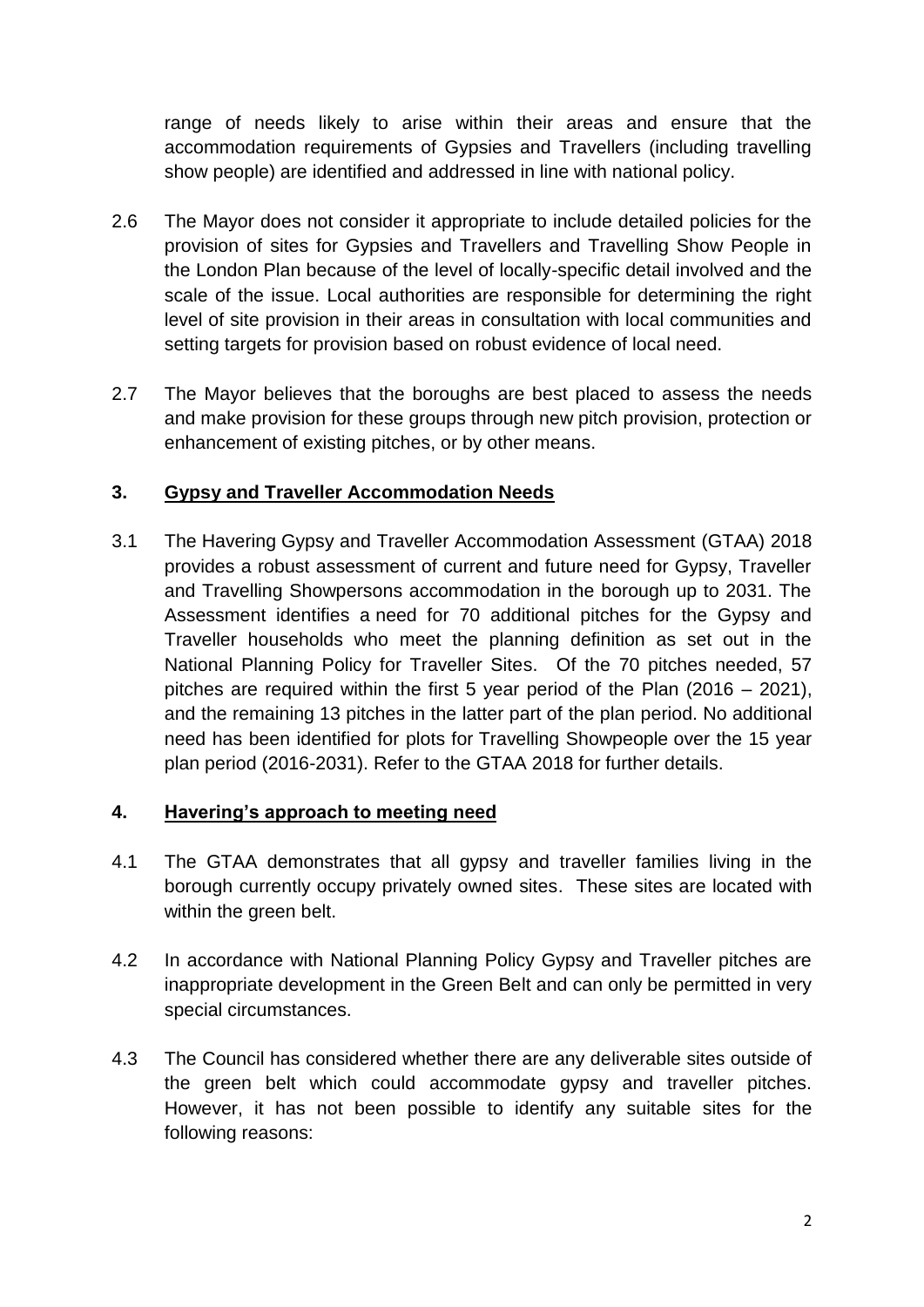- There are no publically owned/operated gypsy and traveller sites within the Borough. Havering is therefore dependant on privately owned sites to accommodate the identified need.
- A review of Council owned land has been undertaken but no sites that are surplus to requirements or suitable for gypsy and traveller sites have been identified.
- 4.4 The Council has considered whether any privately owned potential housing sites (outside of the green belt) could be identified for gypsy and traveller use. A key concern when considering any such sites is their deliverability. The Council has had to consider whether private land owners would bring these sites forward and whether existing gypsy and traveller families living in the borough could purchase such sites particularly in light of the increasing land values in Havering.
- 4.5 The gypsy and traveller families that form part of the overall need (as identified in the GTAA) have all lived in the borough, on privately owned sites, for a number of years and many of the sites have children living on them. Consideration has been given the provision of stable, safe and secure places to live and the benefits of enabling settled children continued access to the schools they currently attend.
- 4.6 The Council is of the view that, in light of the information set out above and the unmet need for gypsy and traveller accommodation there are, in this situation, very special circumstances that outweighs the harm to the green belt.
- 4.7 The Council's proposed approach to meeting Gypsy and Traveller needs within the Local Plan is therefore to formalise and where appropriate intensify the existing privately owned, occupied sites. The sites have been identified based on whether the occupants meet the planning definition of a Traveller and therefore contribute to the overall need set out in the GTAA. These sites are:
	- Tyas Stud Farm rear of Latchford Farm
	- Vinegar Hill
	- Hogbar Farm West
	- Ashlea View, Tomkyns Lane
	- Benskins Lane
	- Fairhill Rise
	- Hogbar Farm East
	- Lower Bedfords Road
	- The Caravan Park, Putwell Bridge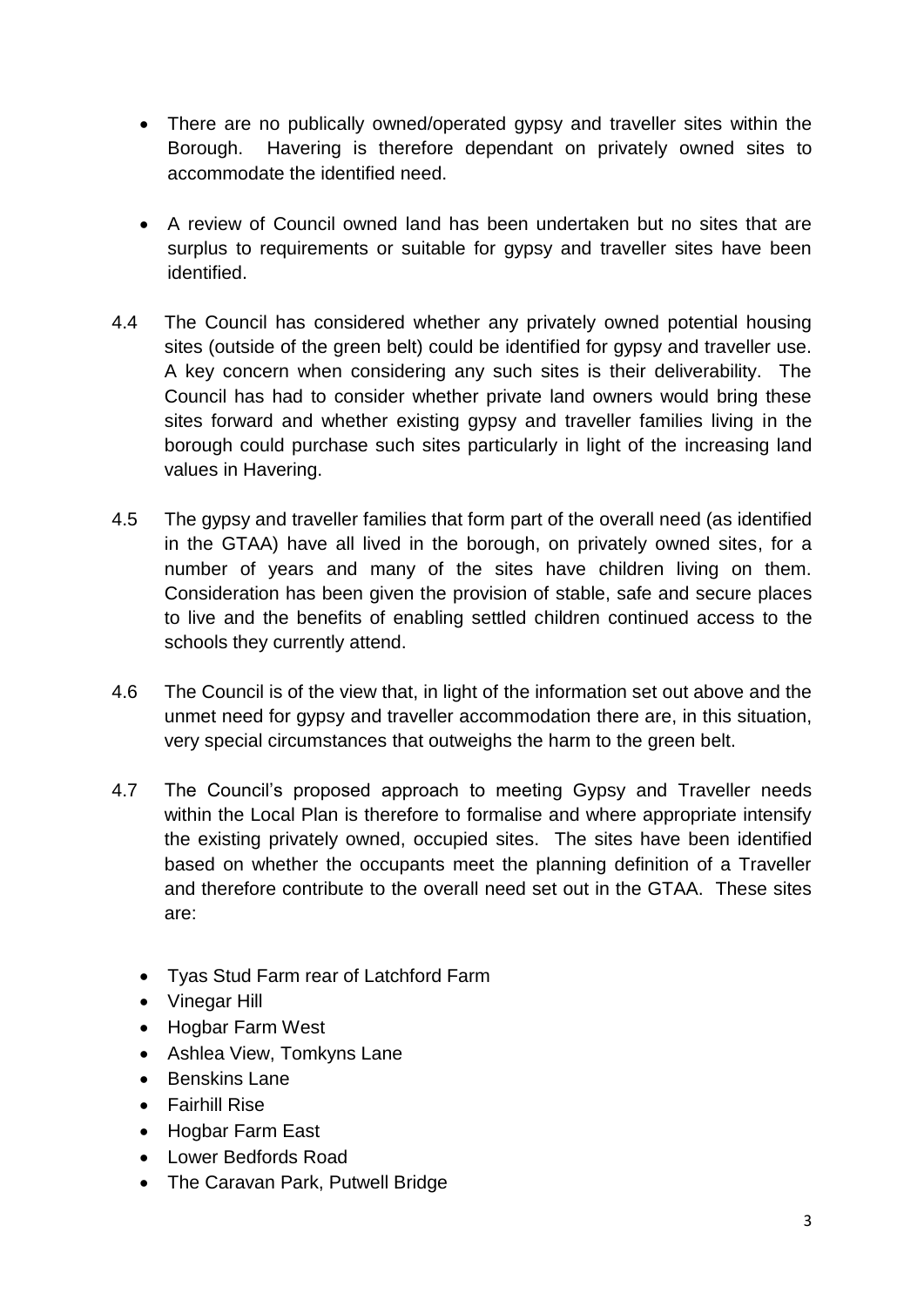- Church Road
- Willow Tree Lodge

### **5. Conclusion**

- 5.1 This position statement has set out the approach that the Council has taken to assessing the accommodation needs of gypsy and travellers and how this identified need will be met in full through the Havering Local Plan.
- 5.2 In summary, the Council is proposing to meet the identified need through the formalisation and intensification of existing privately owned, occupied sites. These sites are located within the green belt and the Council has therefore sought to demonstrate why very special circumstances exist to allow development of these sites for gypsy and traveller use.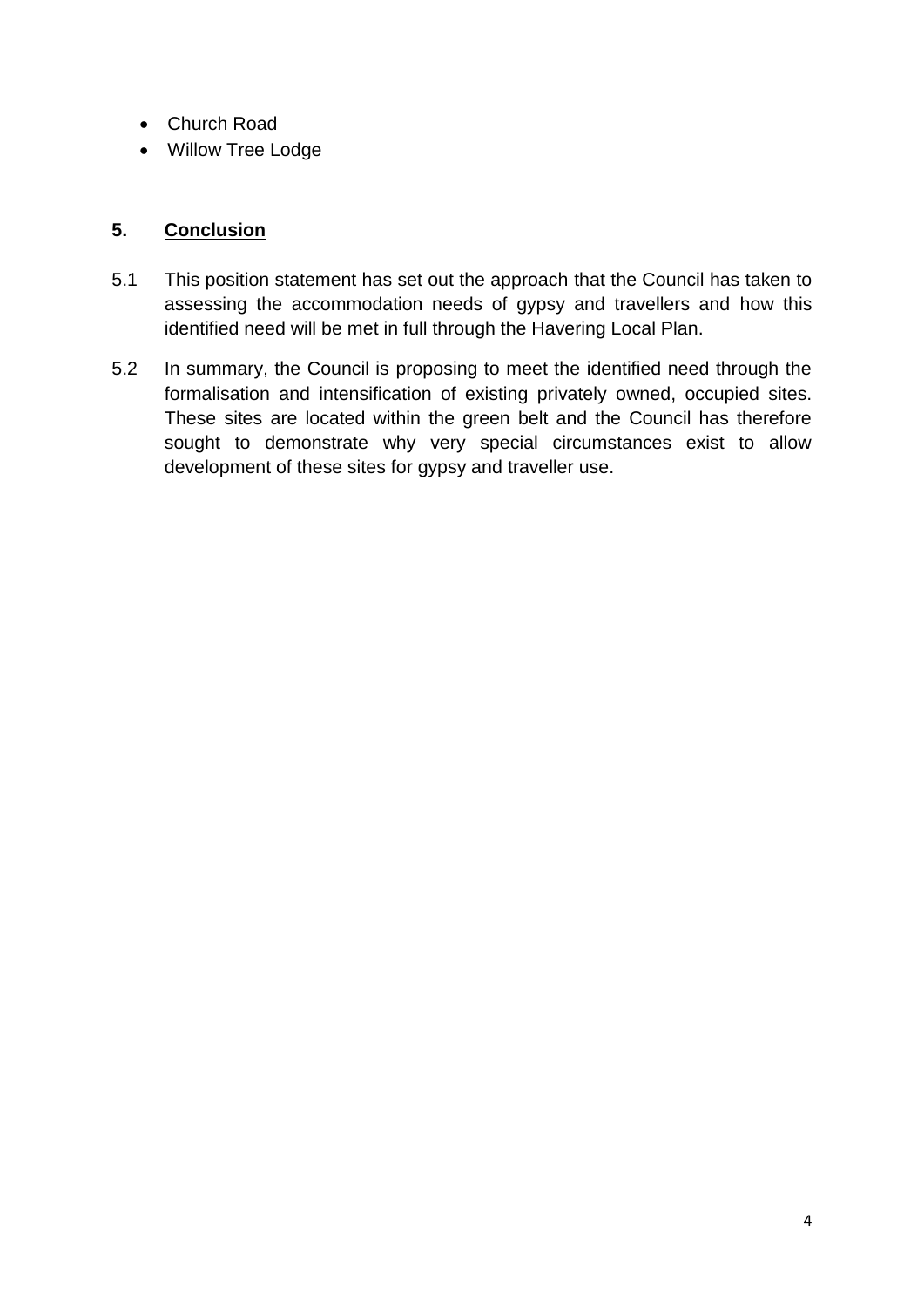# **Annex 1 Site Assessments**

|                                                                                          | <b>Tyas Stud</b><br>Farm rear<br>of | <b>Vinegar Hill</b> | Hogbar<br><b>Farm West</b> | Ashlea<br>View,<br><b>Tomkyns</b> | <b>Benskins</b><br>Lane | <b>Fairhill Rise</b> | Hogbar<br><b>Farm East</b> | Lower<br><b>Bedfords</b><br>Road | <b>The Caravan</b><br>Park,<br><b>Putwell</b> | Church<br>Road   | <b>Willow</b><br><b>Tree</b><br>Lodge |
|------------------------------------------------------------------------------------------|-------------------------------------|---------------------|----------------------------|-----------------------------------|-------------------------|----------------------|----------------------------|----------------------------------|-----------------------------------------------|------------------|---------------------------------------|
|                                                                                          | Latchford<br>Farm                   |                     |                            | Lane                              |                         |                      |                            |                                  | <b>Bridge</b>                                 |                  |                                       |
| Location                                                                                 | Upminster                           | <b>Harold Hill</b>  | <b>Harold Hill</b>         | Upminster                         | Noak Hill               | <b>Harold Hill</b>   | <b>Harold Hill</b>         | Chase<br>Cross<br>/Collier Row   | Harold Park                                   | Harold Hill      | Cranham                               |
| Site Area (ha)                                                                           | .36ha                               | 0.51                | 0.19                       | $\overline{2.3}$                  | .59                     | 0.13                 | 0.39                       | 0.1                              | $\overline{0.1}$                              | $\overline{1.0}$ | 0.4                                   |
| Ownership                                                                                | Private                             | Private             | Private                    | Private                           | Private                 | Private              | Private                    | Private                          | Private                                       | Private          | Private                               |
| <b>Green Belt</b>                                                                        | Yes                                 | Yes                 | Yes                        | Yes                               | Yes                     | Yes                  | Yes                        | Yes                              | Yes                                           | Yes              | Yes                                   |
| <b>SSI</b>                                                                               | <b>No</b>                           | <b>No</b>           | <b>No</b>                  | No                                | $\overline{N}$          | <b>No</b>            | $\overline{N}$             | $\overline{N}$                   | <b>No</b>                                     | <b>No</b>        | $\overline{N}$                        |
| <b>Heritage Area</b>                                                                     | <b>No</b>                           | No                  | No                         | No                                | $\overline{N}$          | <b>No</b>            | <b>No</b>                  | $\overline{N}$                   | $\overline{N}$                                | <b>No</b>        | $\overline{N}$                        |
| <b>Flood Zone</b>                                                                        | No                                  | No                  | No                         | No                                | No                      | <b>No</b>            | $\overline{N}$             | $\overline{N}$                   | Yes                                           | No               | $\overline{N}$                        |
| <b>Contaminate</b><br>d Land                                                             | No                                  | No                  | No                         | No                                | No                      | <b>No</b>            | No                         | No                               | Yes                                           | No               | No                                    |
| Within 250m<br>of a Landfill<br>site                                                     | $\overline{N}$                      | $\overline{N}$      | $\overline{N}$             | $\overline{N}$                    | $\overline{N}$          | $\overline{N}$       | $\overline{N}$             | $\overline{N}$                   | $\overline{N}$                                | <b>No</b>        | No                                    |
| <b>Within high</b><br>pressure gas<br><b>Pipeline</b><br>safeguarding<br>zone            | $\overline{N}$                      | No                  | $\overline{N}$             | $\overline{N}$                    | $\overline{N}$          | $\overline{N}$       | $\overline{N}$             | $\overline{N}$                   | $\overline{N}$                                | $\overline{N}$   | $\overline{N}$                        |
| <b>Mains water</b><br>and<br>electricity<br>available on<br>site or easily<br>provided   | Yes                                 | Yes                 | Yes                        | Yes                               | Yes                     | Yes                  | Yes                        | Yes                              | Yes                                           | Yes              | Yes                                   |
| Appropriate<br>sanitation<br>available on<br>site or<br>capable of<br>being<br>provided? | Yes                                 | Yes                 | Yes                        | Yes                               | Yes                     | Yes                  | Yes                        | Yes                              | Yes                                           | Yes              | Yes                                   |
| <b>Provision for</b>                                                                     | $\overline{N}$                      | Yes                 | $\overline{N}$             | $\overline{N}$                    | $\overline{N}$          | No                   | $\overline{N}$             | $\overline{N}$                   | $\overline{N}$                                | No               | $\overline{N}$                        |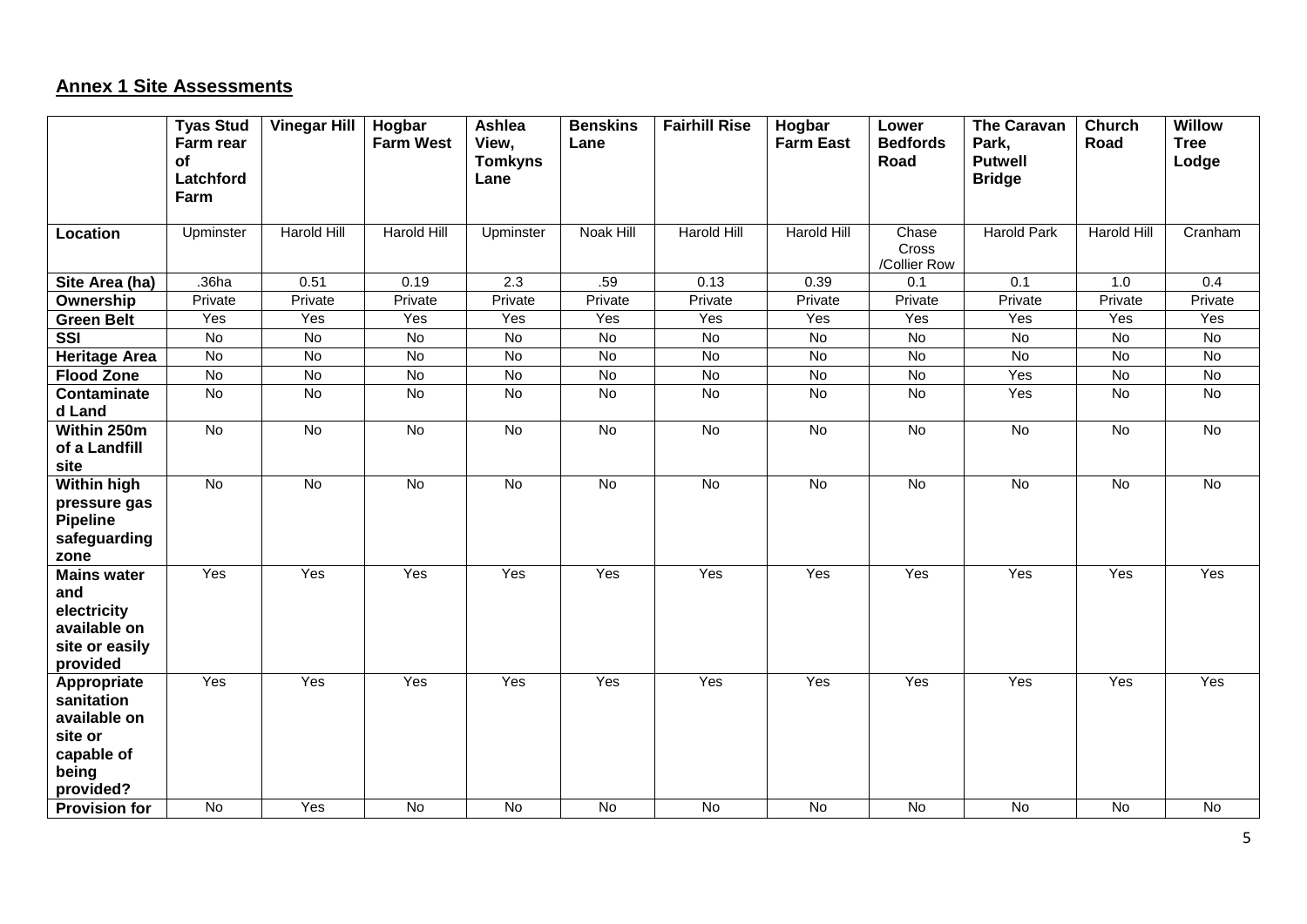| surface water<br>and storm<br>water<br>drainage on<br>site?<br><b>Access to</b><br>road network | Yes                                                                                                                                                       | Yes                                                                                                                                                                                                                                                   | Yes                                                                                                                                                                                                                                                   | Yes                                                                                                                                                                                                                                                    | Yes                                                                                                                                                                                                                                                    | Yes                                                                                                                                                                                                                                            | Yes                                                                                                                                                                                                                                                   | Yes                                                                                                                                                                                                                                                                 | Yes                                                                                                                                                                                                              | Yes                                                                                                                                                                                                                          | Yes                                                                                                                                                                               |
|-------------------------------------------------------------------------------------------------|-----------------------------------------------------------------------------------------------------------------------------------------------------------|-------------------------------------------------------------------------------------------------------------------------------------------------------------------------------------------------------------------------------------------------------|-------------------------------------------------------------------------------------------------------------------------------------------------------------------------------------------------------------------------------------------------------|--------------------------------------------------------------------------------------------------------------------------------------------------------------------------------------------------------------------------------------------------------|--------------------------------------------------------------------------------------------------------------------------------------------------------------------------------------------------------------------------------------------------------|------------------------------------------------------------------------------------------------------------------------------------------------------------------------------------------------------------------------------------------------|-------------------------------------------------------------------------------------------------------------------------------------------------------------------------------------------------------------------------------------------------------|---------------------------------------------------------------------------------------------------------------------------------------------------------------------------------------------------------------------------------------------------------------------|------------------------------------------------------------------------------------------------------------------------------------------------------------------------------------------------------------------|------------------------------------------------------------------------------------------------------------------------------------------------------------------------------------------------------------------------------|-----------------------------------------------------------------------------------------------------------------------------------------------------------------------------------|
| Primary<br>school within<br>2km                                                                 | Yes                                                                                                                                                       | Yes                                                                                                                                                                                                                                                   | Yes                                                                                                                                                                                                                                                   | $\overline{N}$<br>(2.5km's)                                                                                                                                                                                                                            | Yes                                                                                                                                                                                                                                                    | Yes                                                                                                                                                                                                                                            | Yes                                                                                                                                                                                                                                                   | Yes                                                                                                                                                                                                                                                                 | Yes                                                                                                                                                                                                              | Yes                                                                                                                                                                                                                          | Yes                                                                                                                                                                               |
| <b>GP</b> surgery<br>within 2km of<br>the site                                                  | Yes                                                                                                                                                       | Yes                                                                                                                                                                                                                                                   | Yes                                                                                                                                                                                                                                                   | Yes                                                                                                                                                                                                                                                    | Yes                                                                                                                                                                                                                                                    | Yes                                                                                                                                                                                                                                            | Yes                                                                                                                                                                                                                                                   | Yes                                                                                                                                                                                                                                                                 | <b>No</b>                                                                                                                                                                                                        | Yes                                                                                                                                                                                                                          | Yes                                                                                                                                                                               |
| <b>Basic</b><br>shopping<br>facilities (e.g.<br>food shop)<br>within 2km of<br>the site         | Yes                                                                                                                                                       | Yes                                                                                                                                                                                                                                                   | Yes                                                                                                                                                                                                                                                   | Yes                                                                                                                                                                                                                                                    | Yes                                                                                                                                                                                                                                                    | Yes                                                                                                                                                                                                                                            | Yes                                                                                                                                                                                                                                                   | Yes                                                                                                                                                                                                                                                                 | Yes                                                                                                                                                                                                              | Yes                                                                                                                                                                                                                          | Yes                                                                                                                                                                               |
| <b>Site located</b><br>within 800m<br>of a public<br>transport<br>route                         | Yes                                                                                                                                                       | Yes                                                                                                                                                                                                                                                   | Yes                                                                                                                                                                                                                                                   | <b>No</b><br>(1.25km's)                                                                                                                                                                                                                                | No<br>(1.9km's)                                                                                                                                                                                                                                        | Yes                                                                                                                                                                                                                                            | Yes                                                                                                                                                                                                                                                   | Yes                                                                                                                                                                                                                                                                 | Yes                                                                                                                                                                                                              | Yes                                                                                                                                                                                                                          | Yes                                                                                                                                                                               |
| Impact of the<br>site on local<br>character and<br>appearance<br>of the<br>surrounding<br>area? | Low Impact.<br>Site set well<br>away from<br>the road- no<br>detrimental<br>impact<br>when seen<br>from the<br>M25, trains<br>or footpath<br>to the east. | Low impact.<br>Site forms a<br>narrow<br>wedge of<br>land that is<br>mostly<br>contained by<br>existing<br>development<br>to the south<br>and east. As<br>such, the<br>visual impact<br>and<br>encroachmen<br>t into the<br>Green Belt is<br>limited. | Low impact.<br>Site forms a<br>narrow<br>wedge of<br>land that is<br>mostly<br>contained by<br>existing<br>development<br>to the south<br>and east. As<br>such, the<br>visual impact<br>and<br>encroachmen<br>t into the<br>Green Belt is<br>limited. | Low impact.<br>Residential<br>developmen<br>t on the site<br>is set back<br>from<br>Tomkyns<br>Lane, is<br>screened by<br>vegetation<br>and has a<br>low impact<br>on the local<br>character,<br>appearance<br>and general<br>openness of<br>the area. | Medium<br>impact.<br>Mature<br>woodland<br>cut down to<br>enable<br>developmen<br>t of this site<br>and others<br>and as<br>such,<br>developmen<br>t of the sites<br>has had a<br>high impact<br>on the rural<br>character<br>and wooded<br>appearance | Low impact.<br>Site forms a<br>narrow wedge<br>of land that is<br>mostly<br>contained by<br>existing<br>development<br>to the south<br>and east. As<br>such, the<br>visual impact<br>and<br>encroachment<br>into the Green<br>Belt is limited. | Low impact.<br>Site forms a<br>narrow<br>wedge of<br>land that is<br>mostly<br>contained by<br>existing<br>development<br>to the south<br>and east. As<br>such, the<br>visual impact<br>and<br>encroachmen<br>t into the<br>Green Belt is<br>limited. | Low impact.<br>While the<br>north side of<br>Lower<br><b>Bedfords</b><br>Road is<br>open<br>countryside<br>leading to<br><b>Bedfords</b><br>Park, the<br>south side<br>contains<br>ribbon<br>developmen<br>t of mostly<br>bungalows,<br>although the<br>neighbourin | Low impact,<br>site set well<br>away from the<br>road and<br>residential<br>properties and<br>as such, has<br>low impact on<br>the local<br>character,<br>appearance<br>and general<br>open-ness of<br>the area. | Medium<br>Impact.<br>The<br>northern<br>part of this<br>site has a<br>low impact<br>as the site<br>is not<br>immediatel<br>y visible<br>from all<br>public<br>areas and<br>is situated<br>some<br>distance<br>from<br>Church | Low-<br>medium<br>impact<br>owning to<br>the scale of<br>developmen<br>t proposed.<br>However<br>the site is<br>visible from<br>the A127<br>heading<br>west<br>towards<br>Romford |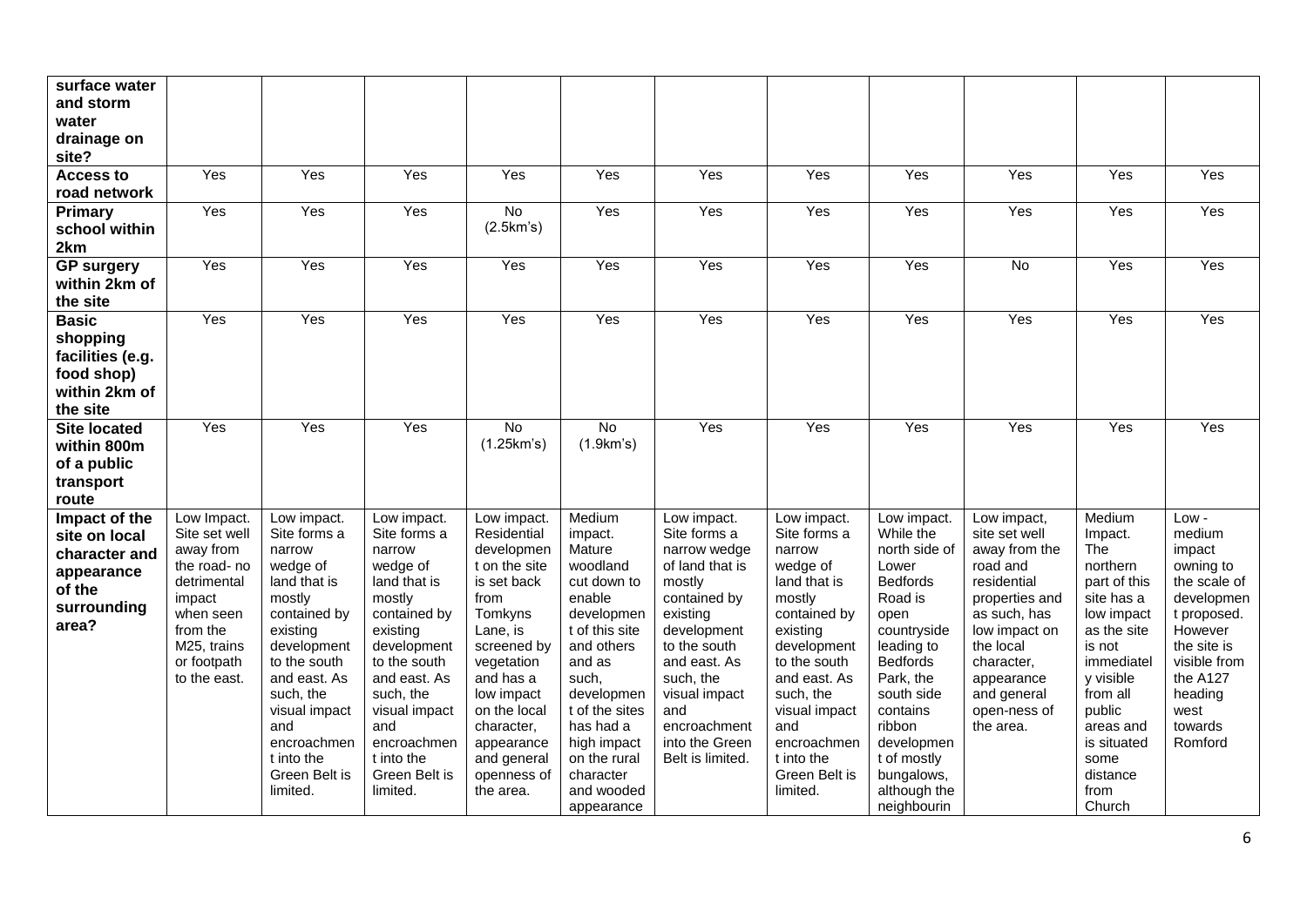|                                                                                      |                                                                                                                                                                                                                                                                |                                                                                                                                                                                                      |                                                                                                                                           |                                                                                                                         | of the area<br>and the<br>erosion of<br>the<br>openness of<br>the Green<br>Belt.                                              |                                                                                                                                                                                                                                                                                         |                                                                                                                                                                                                                                                                                                                                  | g properties<br>to the east<br>are a pair of<br>semi-<br>detached<br>houses.                                                                                             |                                                                                                                                                                                                  | Road. The<br>southern<br>part of this<br>site has a<br>higher<br>impact as it<br>extends<br>the site<br>towards<br>Church<br>Road, from<br>where it is<br>most<br>visible.                        |                                                                                                                                                                                  |
|--------------------------------------------------------------------------------------|----------------------------------------------------------------------------------------------------------------------------------------------------------------------------------------------------------------------------------------------------------------|------------------------------------------------------------------------------------------------------------------------------------------------------------------------------------------------------|-------------------------------------------------------------------------------------------------------------------------------------------|-------------------------------------------------------------------------------------------------------------------------|-------------------------------------------------------------------------------------------------------------------------------|-----------------------------------------------------------------------------------------------------------------------------------------------------------------------------------------------------------------------------------------------------------------------------------------|----------------------------------------------------------------------------------------------------------------------------------------------------------------------------------------------------------------------------------------------------------------------------------------------------------------------------------|--------------------------------------------------------------------------------------------------------------------------------------------------------------------------|--------------------------------------------------------------------------------------------------------------------------------------------------------------------------------------------------|---------------------------------------------------------------------------------------------------------------------------------------------------------------------------------------------------|----------------------------------------------------------------------------------------------------------------------------------------------------------------------------------|
| What is the<br>impact of the<br>site on the<br>amenity of<br>nearby<br>residents?    | Low Impact.<br>Latchford<br>Farm and<br>Wyngards<br>Farm<br>situated to<br>the east of<br>the site are<br>the only<br>neighbourin<br>g properties<br>and the site<br>does not<br>have any<br>detrimental<br>impact on<br>the amenity<br>of these<br>residents. | Low impact<br>on the<br>residents of<br>Stanwyck<br>Gardens and<br><b>Straight Road</b><br>to the rear of<br>the site.<br>Noise from<br>site residents<br>no different to<br>neighbouring<br>houses. | Low impact.<br>Site is<br>situated to<br>the west of<br>Stanwyck<br>Gardens and<br>does not<br>border these<br>residential<br>properties. | Low impact.<br>Sporadic<br>residential<br>developmen<br>t along<br>Tomkyns<br>Lane and<br>no adjoining<br>properties.   | Low impact-<br>Sporadic<br>residential<br>developmen<br>t along<br><b>Benskins</b><br>Lane and<br>no adjoining<br>properties. | Low impact on<br>the residents<br>of Stanwyck<br>Gardens<br>owning to the<br>distance<br>between the<br>location of<br>accommodatio<br>n on the site<br>and the rear of<br>the residential<br>properties.<br>Noise from site<br>residents no<br>different to<br>neighbouring<br>houses. | Low-medium<br>impact. The<br>properties on<br>Stanwyck<br>Gardens are<br>situated at a<br>lower level in<br>relation to<br>those on this<br>site.<br>However, this<br>can be<br>addressed<br>through<br>landscaping<br>to the rear of<br>the site.<br>Noise from<br>site residents<br>no different to<br>neighbouring<br>houses. | Low impact.<br>The<br>residential<br>area of the<br>site is set<br>back from<br>the road<br>and does<br>not directly<br>over-look<br>any<br>neighbourin<br>g properties. | Low impact<br>owning to the<br>distance<br>between the<br>location of<br>accommodatio<br>n on the site<br>and the<br>nearest<br>residential<br>properties<br>which are<br>some distance<br>away. | $Low -$<br>medium<br>impact.<br>There are<br>a<br>number of<br>residential<br>properties<br>on<br><b>Benskins</b><br>Lane to the<br>east and<br>Crown<br>Farm<br>Kennels to<br>the north<br>west. | $Low -$<br>medium<br>impact<br>owing to the<br>scale of<br>developmen<br>t proposed.<br>There are a<br>number of<br>residential<br>properties<br>on<br>Brookman's<br>Park Drive. |
| Can the site<br>provide site<br>residents<br>with visual<br>and acoustic<br>privacy? | The site has<br>visual<br>privacy from<br>Latchfords<br>Farm and<br>Wyngards<br>Farm and<br>the<br>residential<br>area is                                                                                                                                      | Yes. Fencing<br>around site<br>provides<br>visual and<br>acoustic<br>privacy.                                                                                                                        | Yes. Fencing<br>and tree<br>cover around<br>site provides<br>visual and<br>some<br>acoustic<br>privacy.                                   | The<br>residential<br>area is set<br>back from<br>Tomkyns<br>Lane and<br>provides<br>visual and<br>acoustic<br>privacy. | Each of the<br>six sites is<br>enclosed by<br>fencing<br>which<br>affords<br>visual and<br>acoustic<br>privacy.               | Yes. Fencing<br>around site<br>provides visual<br>and acoustic<br>privacy.                                                                                                                                                                                                              | Yes. Fencing<br>around site<br>provides<br>visual and<br>acoustic<br>privacy.                                                                                                                                                                                                                                                    | Wall and<br>entrance<br>gate onto<br>Lower<br><b>Bedfords</b><br>Road and<br>fencing to<br>the side and<br>rear of the<br>site provide                                   | Yes. Fencing<br>around site<br>provides visual<br>privacy. Some<br>noise from the<br>A12 but not<br>significant.                                                                                 | Varied -<br>some<br>fencing<br>provides<br>visual and<br>some<br>acoustic<br>privacy                                                                                                              | Not at<br>present as<br>the site is<br>open land                                                                                                                                 |